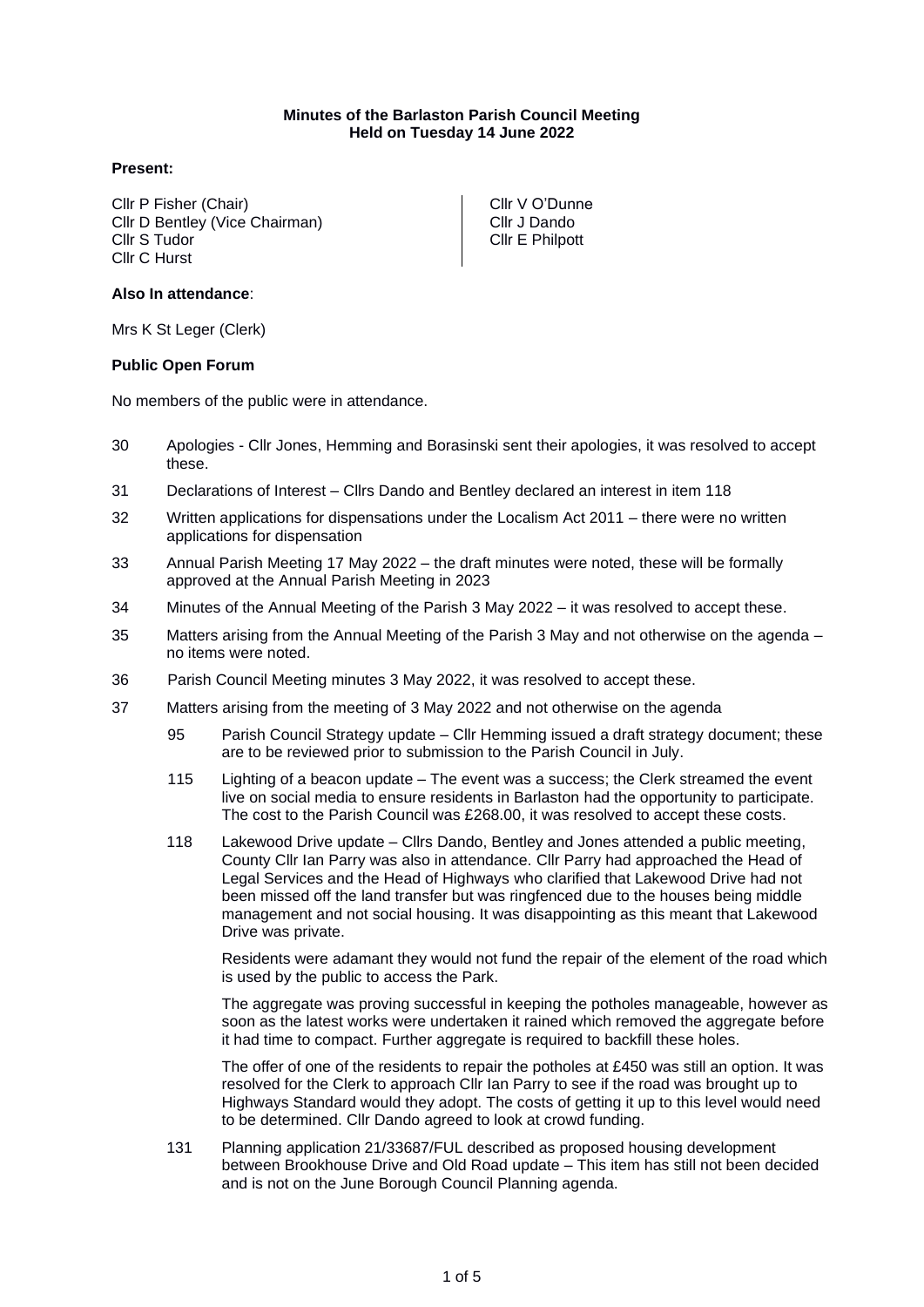- 134 Twinning with Fiskars, Finland update This item is still on hold pending discussions with Cllr Hemming.
- 160 Planting of trees in Barlaston update the four oak trees planted for the Jubilee are doing well. To undertake further planting we will need to liaise with the School as the project needs a sponsor. In the absence of Cllr Adams-Elsmore as the liaison link with the School, this will be deferred.
- 161 Wedgwood Memorial College Arboretum update it is noted the site is on sale on the internet, the prospective purchasers are made aware of the Staffordshire Plan parts 1 and 2, but not the Neighbourhood Plan.

It was also noted a number of security posts had been removed at the entrance to the site, the Clerk liaised with their PR Company who confirm it was not their workmen who had undertaken the removal. The Clerk to check with Staffordshire County Council to determine if they undertook the works. The barrier is a safety requirement to protect residents from falling onto Station Road.

- 180 Community led shop on Barlaston Park this item is still deferred as it is subject to commencement of planning application 18/18215/FUL. Residents had commented that the shop will be provided free of charge, this is not the case. The agreement with My Homes Plus (formerly Stafford & Rural Homes) was to offer the site as a commercial opportunity, if this fails the building will be utilised as a bungalow.
- 195 Land at Meadow Road update This will be added to the July Cabinet agenda.
- 213 Parish Council representation as a School of Governors in the absence of Cllr Adams-Elsmore, this item to be deferred.
- 214 Joint Playing Field Committee minutes of the meeting were distributed.
	- The Cricket Club have asked for a letter of intent for grant purposes regarding the renewal of the lease. They have agreed it will be a 30-year term at £5 per annum and are looking at the renewal lease document now. The Parish Council resolved to approve the letter of intent.
	- It was noted the gate at the entrance to the public footpath at Malthouse Lane was rotten. The Clerk reported the issue to the Public Rights of Way Team at Staffordshire County Council who have agreed to supply a replacement. This should be delivered this week.
- 221 Planning Training update The 12 July has been confirmed with Urban Vision, a time of 6:30pm was agreed and will be held virtually. The Cllrs asked for training on planning issues such as Solar Panels and temporary structures.
- 22 Jubilee Bench update The Clerk advised the bench has been ordered and will take approx  $8 - 12$  weeks to arrive, the cost was c.£1,600. The Clerk has applied for the s115e licence to plant from County to enable the Parish Council to locate the bench outside Orchard Place. It was suggested the bench be sited by the newly planted oak tree.
- 23 Village Green seating it was resolved for the Clerk to email details of proposed designs prior to the next meeting.
- 24 Formation of a Youth Council Following the initial enthusiasm the Clerk has not heard anything. There was an offer to provide a table at the Jubilee Event to engage with the local community, but this was not taken up. It was resolved to remove this item from the agenda.
- 38 Committee updates:
	- 1. Environmental Committee Following the recommendation for the Parish to consult the residents, the Clerk arranged for a consultation form to be available at the Jubilee Event. The Clerk submitted the findings. Due to the popularity of the items, it was resolved to purchase the following:
		- 1 x dragonfly 1 x spider
		- 3 x mushrooms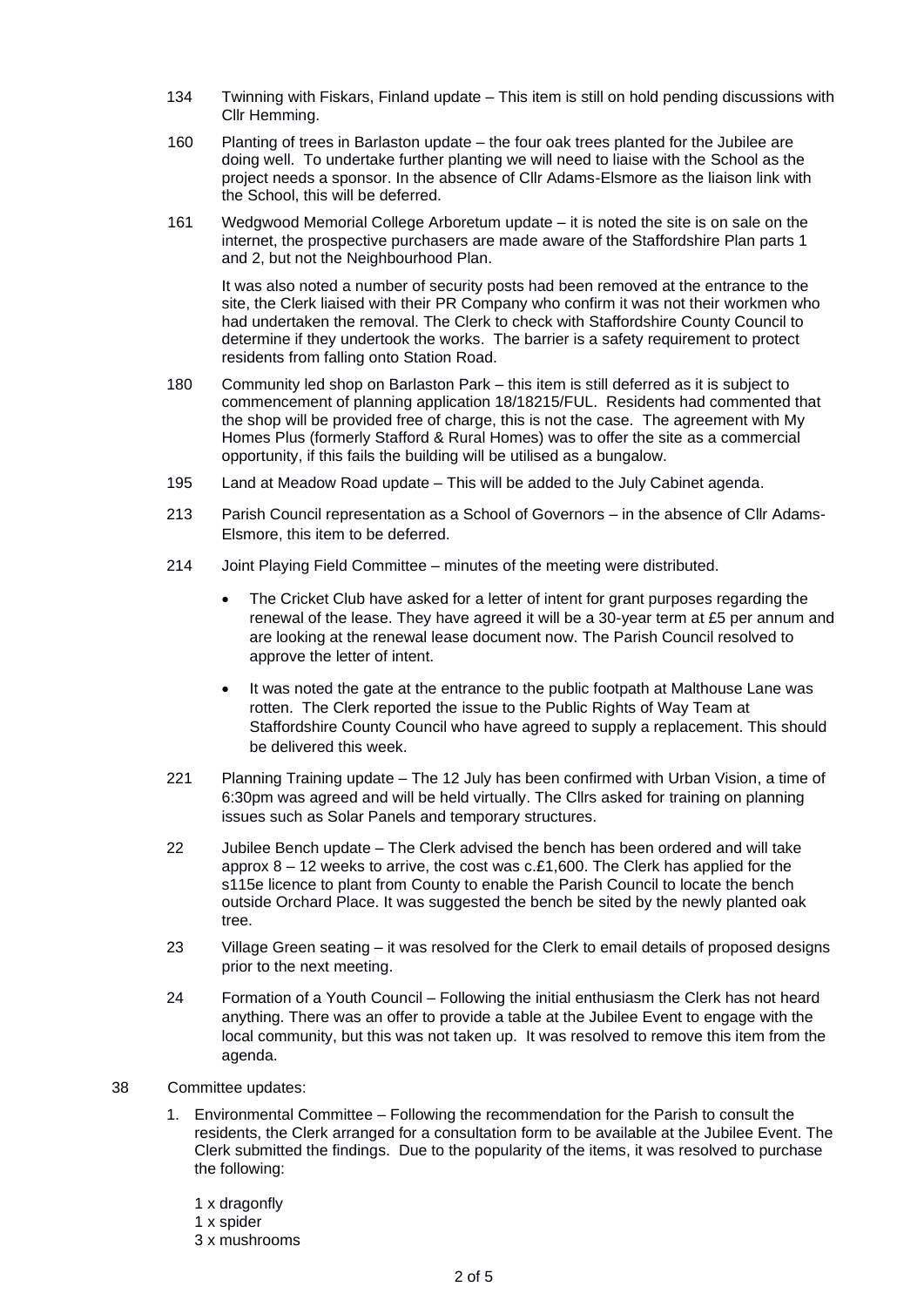1 x Xylophone 1 x stepping logs frame

Although the Hobbit Play Hut proved popular however safety concerns were raised, it was resolved not to purchase this.

A suggestion was made to install willow structures as these absorb moisture and would prove beneficial in drying out the marsh area. It was resolved for the Clerk to liaise with the supplier to come up with some designs / costings.

It was noted the wildlife area was not well publicised and appropriate signage was required which needed to be in keeping with the 'wild play' theme. The Clerk to investigate. It was also suggested we look at rustic gates at the entrance to the play area from the Downs Car Park.

Mr Joe Poultney had re-planted the planters around the village, positive comments had been received on the red / white / blue configuration in the run up to the Jubilee event. It was disappointing that the plants at Cocknage had been stollen and had to be re-planted. Due to the increase in plant prices the total cost of project was £375. It was resolved to accept these costs.

The Lengthsman advised it was 12 months since he undertook the weed spraying and path clearance works at Barlaston Park and did the Parish Council wish him to undertake the works again this year. The costs are not included in the annual charge. It was resolved to accept this recommendation.

- 2. Finance Committee items covered in item 40.
- 3. HR Committee deferred.

*Exclusion of the press and public under S2 and S3 of the Public Bodies (Admission to Meetings) Act 1960 during consideration of item 38 (4) below because of the confidential nature of the items for discussion.* 

4. Entertainment Committee - Platinum Jubilee Event

The Clerk submitted a draft copy of the 'lessons learnt' document. A final copy will be released once the full costings had been received.

A financial report detailing the Clerk's expenditure incurred in the run up to and during the event was provided, it was resolved to accept these figures.

Cllr Fisher thanked the Clerk and asked she pass on the thanks of the Parish Council to her husband for providing the music during the day and evening sessions.

The Clerk issued a list of volunteers who took part in the Jubilee event, it was resolved for the Clerk to publish the names on the noticeboard as a special thank you for their efforts.

#### 39 Highways Issues:

- Speed Watch Michelle Shaker will attend the Stone Town Council meeting on Wednesday 27 July to discuss any issues / concerns. The Clerk distributed the latest figures submitted by Mr David Norman.
- Speeding on Station Road / Old Road / Meaford Road / Longton Road The Clerk is still awaiting response from the County Council regarding the speed sign for the Crossing Patrol Officer.
- 20's Plenty for Staffordshire Cllr Bentley asked if the Council had signed up to the 20's Plenty campaign, it was noted the Parish had signed up to support the campaign at its inception. A further meeting of the group was due to take place imminently.
- 40 To note financial matters:
	- (a) Bank reconciliation reports the Clerk submitted the latest reconciliation reports, it was resolved to accept these.
	- (b) Schedule of payments report June payments 2022 it was resolved to accept these.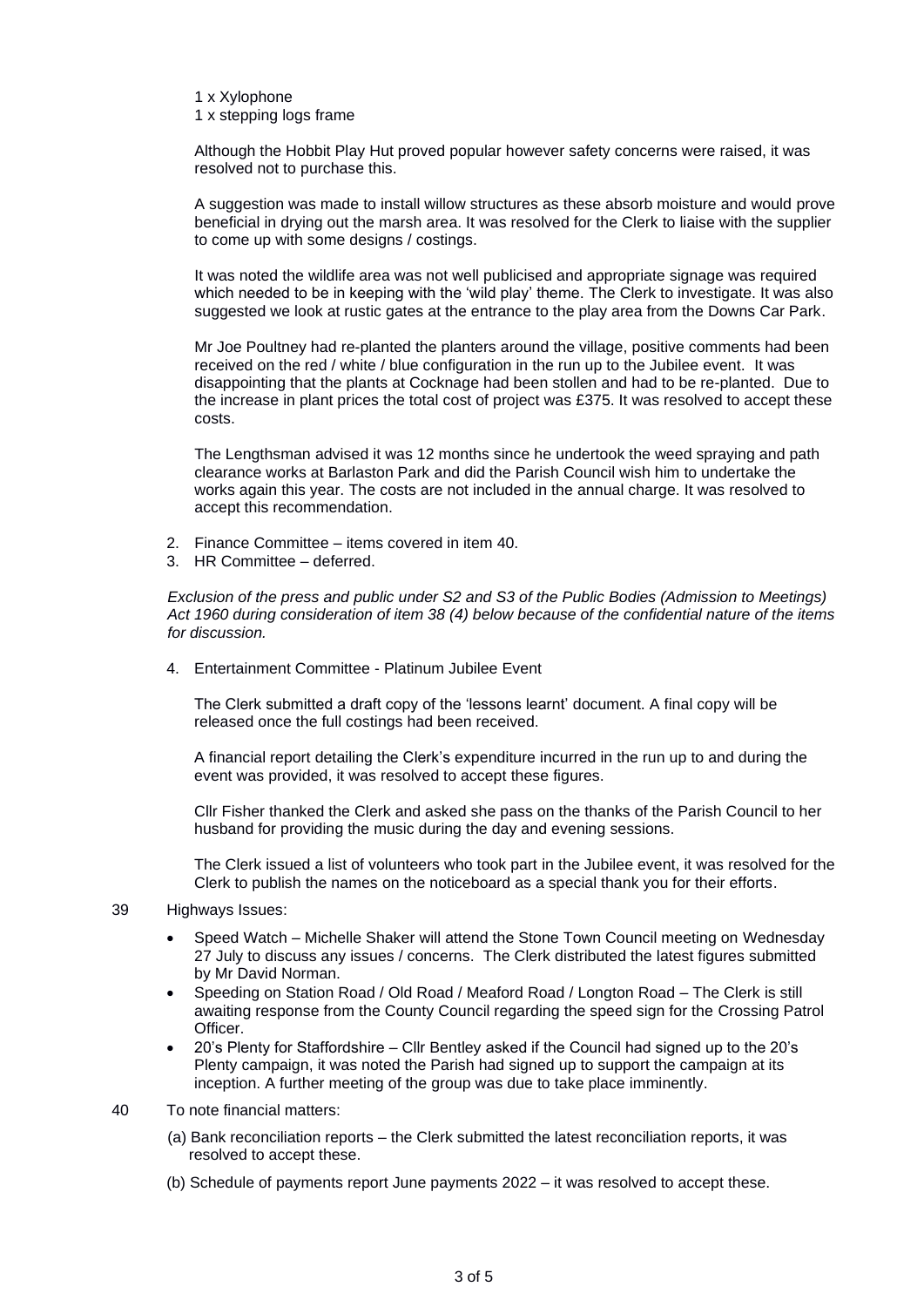| Expenditure - Jubilee Event                                                   | <b>NET</b> | <b>VAT</b> | Payment     |
|-------------------------------------------------------------------------------|------------|------------|-------------|
| Jacksons Marquee - Inv 22088 - Marquee / matting / lighting / tables / chairs | 1966.00    | 393.20     | <b>BACS</b> |
| Churchill Support - Inv PF-001676 - Security for marquee                      | 1296.00    | 259.20     | <b>BACS</b> |
| Local Toilet Hire - Inv 117216 St John's Church                               | 200.00     | 40.00      | <b>BACS</b> |
| Local Toilet Hire - Inv 117215 Downs Car Park                                 | 200.00     | 40.00      | <b>BACS</b> |
| Local Toilet Hire - Inv 117217 The Green                                      | 630.00     | 126.00     | <b>BACS</b> |
| Kirsty Walker T/A The Happy Donkey Company                                    | 450.00     | 0.00       | <b>BACS</b> |
| D C Sellers T/A Dave Lesley - Evening Entertainer                             | 200.00     | 0.00       | <b>BACS</b> |
| Jumparty Ltd - Inv #835699 - Bouncy Castles / Football game                   | 973.00     | 0.00       | <b>BACS</b> |
| S J Halls T/A Stone Cold Soberish - Day time entertainment                    | 300.00     | 0.00       | <b>BACS</b> |
| Alec Powell Magician - Punch & Judy                                           | 250.00     | 0.00       | <b>BACS</b> |
| Stewart Jones - Power Supply During Event                                     | 25.00      | 0.00       | <b>BACS</b> |
| Charlotte Davies - Day time entertainment                                     | 40.00      | 0.00       | <b>BACS</b> |
| Canprint Inv 32181 - 1575 postcards / postage - 11 A1 Posters / 30 A5 posters | 1437.50    | 287.50     | <b>BACS</b> |
| Canprint Inv 32208 - 1 1800 x 450 banner / 150 Wild Play Flyers for event     | 140.00     | 28.00      | <b>BACS</b> |
| CJ & RM Austin - T/A Chris Stratman - acoustic guitarist during day event     | 120.00     | 0.00       | <b>BACS</b> |
| Stafford Borough Council Inv 7070290335 - 10 bins / bags / collection         | 110.00     | 22.00      | <b>BACS</b> |
| Steve - Sound Systems - provision of electrical extension cables              | 95.00      | 0.00       | 002827      |
| C Hurst – Procurement of equipment for the event                              | 236.23     | 0.00       | 002878      |
| Expenditure - Standard                                                        | <b>NET</b> | <b>VAT</b> | Payment     |
| The Secret Kitchen - Inv 1174 - Catering for the Annual Meeting               | 280.00     | 56.00      | <b>BACS</b> |
| K St Leger, Salary & Expenses                                                 | 954.38     | 0.00       | <b>BACS</b> |
| <b>Staffordshire County Pension Fund</b>                                      | 316.17     | 0.00       | 002879      |
| Zoom - video conferencing Inv150108040                                        | 11.99      | 2.40       | DD          |
| Hosting Systems - Voice over IP inv 69086                                     | 10.00      | 2.00       | DD          |
| BT - Broadband                                                                | 26.66      | 5.33       | DD.         |
| Buxus Green - Grounds Maintenance Inv 202206                                  | 995.83     | 0.00       | 002880      |
| Rialtas - Alpha Accounts System - Inv                                         | 129.00     | 25.80      | 002881      |
| SLCC Renewal Inv MEM239777-1                                                  | 171.00     | 0.00       | 002882      |
| <b>BHIB Insurance Renewal</b>                                                 | 1,045.73   | 0.0        | 002883      |
| John - Bunting                                                                | 140.00     | 0.00       | 002884      |
| Income                                                                        | <b>NET</b> | <b>VAT</b> | Cheque      |
| Credit Local Toilet Hire (not supply of toilets to Downs / St John's)         | 400.00     | 80.00      | <b>BACS</b> |

- 41 Auditors report and recommendations the comments were duly noted and accepted by the Parish Council.
- 42 Section 1 Annual Governance Statement it was resolved to accept Section 1 of the Annual Governance Statement and was duly signed by the Chairman and witnessed by the Parish Clerk.
- 43 Section 2 Annual Governance Statement it was resolved to accept Section 2 of the Annual Governance Statement and was duly signed by the Chairman.
- 44 To note date for the commencement of the Exercise of Public Rights

It was resolved to publish the date on 17 June 2022

Exercise of Public Rights to be undertaken between 20 June 2022 to 29 July 2022